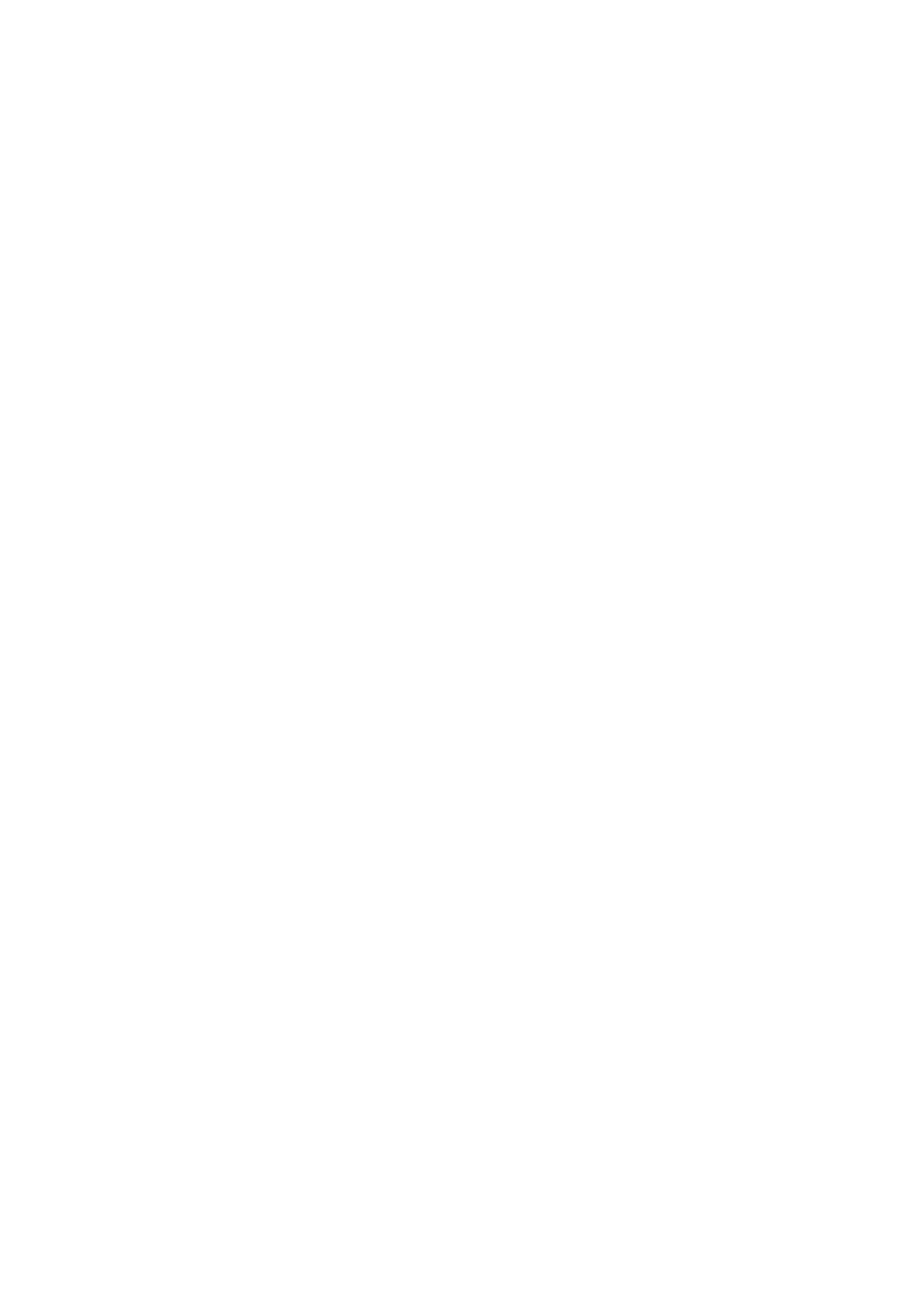An unusually low level of activity by saltmarsh mosquitoes in the south-east corner of the State continued throughout the 2011–12 season. In general, the number of aerial programs required targeting *Ae. vigilax* was well below expectations, and started later in the season and finished early. This may have been attributable to higher than average rainfall over the preceding 18 months, keeping larval habitat continuously wet, rather than subject to the usual cycles of wetting and drying, which favours saltmarsh mosquito production.

For similar reasons, an interesting spectrum of freshwater species was more abundant than usual in the south-east. In addition to *Culex annulirostris*, some less common species, which were also abundant, included *Ae. aculeatus, Ae. burpengaryensis* and *Ae. lineatopennis*, suggesting the persistence of the eggs of these species over long periods.

In coastal Central Queensland, there were also relatively low numbers of *Ae. vigilax*. But in the Central Highlands, there was medium to high rainfall and consequently very high mosquito numbers. Abundant species included *Cx. annulirostris, Ae. lineatopennis, Ae. vittiger, Ae. alternans* and *Coquillettidia xanthogaster*. One spectacular overnight collection at the sewage treatment plant at Emerald in March collected approximately 30,000 mosquitoes. *Austrosimulium pestilens* was also active across Central Queensland, following good summer rains. A number of coastal local governments sent staff and equipment to assist inland mosquito control after floods in March.

A new honey-baited arbovirus surveillance tool based on the collection and testing of mosquito saliva was trialled in 2 sites, Mt Isa and Emerald, in Queensland between February and May 2012 to compare the sensitivity of this novel system with sentinel chicken surveillance.<sup>19</sup> In Emerald, KUNV was detected in 8 traps between February and March and RRV was detected once each in February and April. In March, BFV, KUNV and RRV were detected in Mt Isa, with an additional detection of RRV in April. The honey-baited surveillance tool will be used more broadly in 2012–13 to survey areas where MVEV viral activity could be present.

Following a falciparum malaria outbreak in the Torres Strait islands of Saibai and Dauan in early 2011, surveillance of overnight landing rate counts and hourly indoor and outdoor mosquito collections were conducted on Saibai Island. Carbon-dioxidebaited United States Centers for Disease Control and Prevention (CDC) light traps were also used to compare vector activity across the island. More than 2,000 samples of the potential malaria vectors *Anopheles farauti* and *Anopheles hilli* were collected and host-seeking behaviours were observed.

## *South Australia*

The Mosquitoes and Public Health Research Group at the University of South Australia (UniSA) provided contracted mosquito surveillance and spot control services approximately monthly (11 trips in total) to 7 local governments along the Murray River in South Australia from September 2011 to April 2012. UniSA also provided mosquito surveillance and control services for 2 northern metropolitan councils, the City of Salisbury and the City of Port Adelaide Enfield for the 2011–12 season. South Australia Health funds half of all local government costs for mosquito surveillance and control on public land through the South Australian Mosquito Management Subsidy.

In the north of metropolitan Adelaide, *Ae. camptorhynchus* and *Ae. vigilax* numbers were low compared with the previous 2 seasons. The mosquito populations along the Murray River during the season exhibited 2 distinct patterns associated with geographic location. Traps north of Mannum in the Mid Murray Council were typified by low numbers through most of the season with a sudden increase around the end of March into April of primarily *Cx. annulirostris*. These areas also lacked any significant number of the spring mosquito *Ae. camptorhynchus* at any time in the season. In the northern river Murray councils, increased numbers of *Ae. eidsvoldensis* adults were recorded and an increased number of *Ae. alternans* larvae were observed. The mosquito populations at Mannum and to the south of this town, retained distinct spring peaks of *Ae. camptorhynchus* through to December.

Throughout the 2011–12 season, sentinel chicken surveillance was conducted opportunistically in South Australia with 2 seroconversions to KUNV at Marree in a remote area of the State in December 2011. One of these had previously been seronegative in May 2011, while the other was a new introduction to the flock, had not been previ- ously bled, and was of unknown origin.

## *Victoria*

A winter sentinel surveillance program was in place between April and October 2011 in response to increased arboviral activity during 2010–11. Sentinel chicken flocks in Barmah, Kerang and Mildura were bled and tested fortnightly for fla- viviruses. Fortnightly mosquito trapping was also conducted at these 3 winter sentinel chicken flock locations. Across the winter sentinel monitoring program, 384 serum samples were tested for general flavivirus antibodies during the period of July to October 2011. There was no evidence of seroconversion. In addition, no arboviruses were detected in the trapped mosquitoes.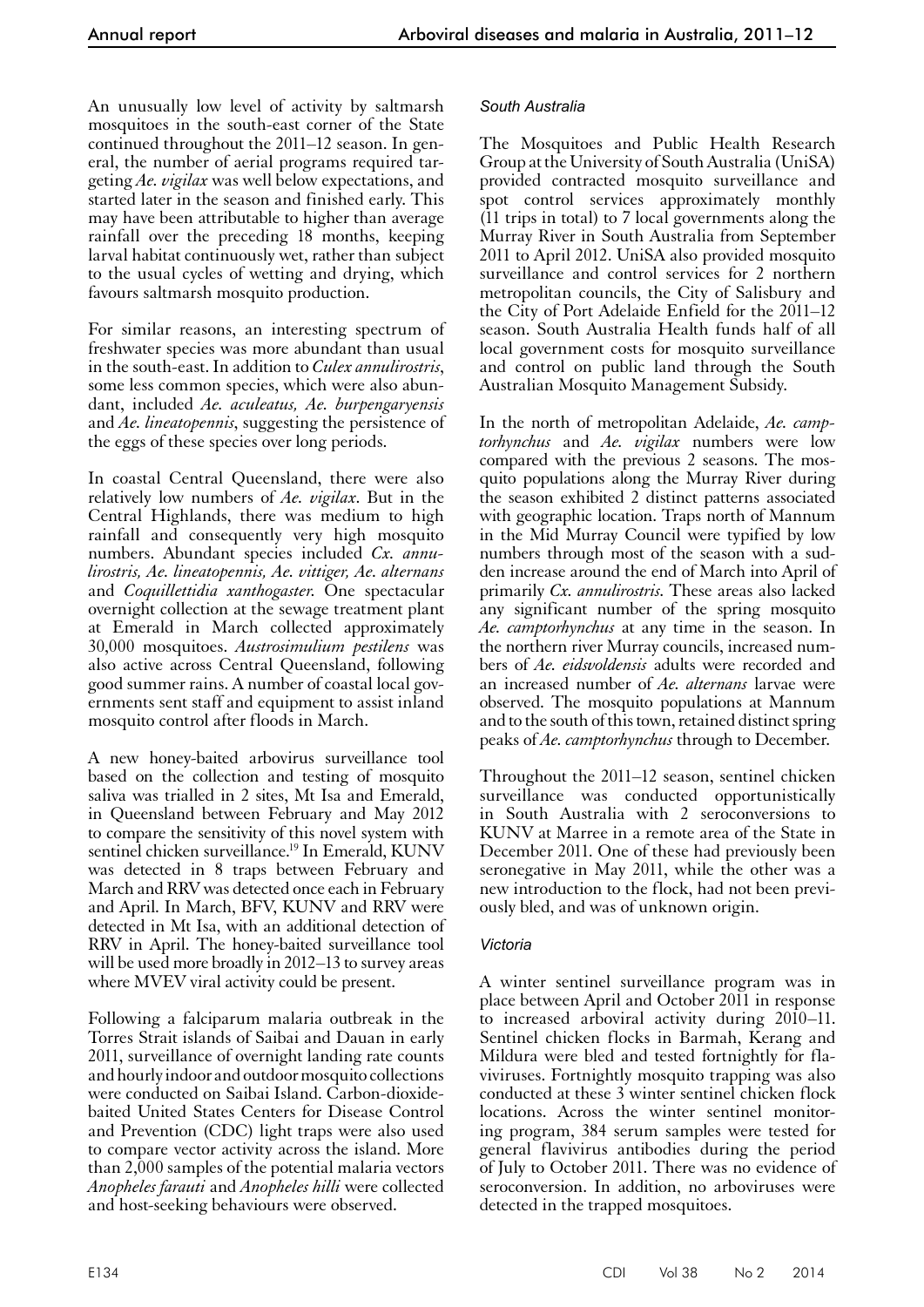The 9 standard seasonal sites were located at Mildura, Robinvale, Nyah West, Kerang, Barmah, Toolamba, Cobram, Rutherglen and Wodonga. The standard 2011–12 monitoring period was brought forward to mid-October in eight of the 9 flock sites.

The standard sentinel chicken monitoring program tested 4,249 serum samples for antibodies to flaviviruses using a defined epitope blocking ELISA. KUNV activity was detected in 2 chickens; one from the Barmah flock during week 14 (beginning 2 April) and one from a chicken in the Nyah West flock during week 17 (beginning 23 April 2012). The Barmah flock seroconversion was confirmed by The Elizabeth Macarthur Agricultural Institute, NSW Department of Primary Industries. The Nyah West flock site chicken died before sufficient blood could be collected for additional testing.

No flaviviruses were isolated in trapped mosquitoes (70,290 sent for testing) during the 2011–12 season.

#### *Western Australia*

The flavivirus sentinel chicken program in Western Australia is undertaken by the ASRL at The University of Western Australia, on behalf of the Western Australian Department of Health. The sentinel chicken surveillance program is approved by The University of Western Australia Animal Ethics Committee. Many state and local government authorities and community volun- teers also take part in the program. Twenty-eight sentinel chicken flocks (of up to 12 chickens) are located at major towns and communities in the Kimberley, Pilbara, Gascoyne, Goldfields, Midwest and Wheatbelt regions of Western Australia (Map). Blood samples are collected from the chickens by environmental health offic- ers or trained volunteers at fortnightly intervals. Samples are transported to ASRL where they are tested for antibodies to flaviviruses using an epitope blocking ELISA.20

Central parts of Western Australia experienced wetter than normal conditions prior to the commencement of the 2011–12 wet season. November 2011 was the second wettest on record in Western Australia with thunderstorm activity creating heavy rainfall through the Pilbara, Gascoyne and northern Goldfields. The combination of an active monsoonal trough, Tropical Cyclone Heidi crossing the Pilbara coast and ex-Tropical Cyclone Iggy resulted in parts of the west Kimberley, Pilbara and north Gascoyne recording their wettest January on record. Monsoonal activity during the middle of March and Tropical Cyclone Lua

crossing the Pilbara coast resulted in much of the Kimberley and Pilbara experiencing above average rainfall during the month.

A total of 4,185 serum samples from 28 flocks were tested for antibodies to flaviviruses during  $2011-12$ <sup>21, 22</sup> Seroconversions to flaviviruses were detected in 225 (5.3%) samples. Seroconversions to MVEV detected at Paraburdoo (3 samples), Fitzroy Crossing (1 sample) and Karratha (1 sample) in July, Roebuck Plains (1 sample) and Ophthalmia Dam (1 sample) in August and Roebuck Plains (2 samples), Port Hedland (4 samples) and Marble Bar (7 samples) in September were associated with activity continuing from the 2010–11 season.

The 1st activity associated with the 2011–12 wet season occurred in November 2011, when MVEV (1 sample) and KUNV (1 sample) infections were detected in sentinel chickens at Kununurra in the north-east Kimberley region and 2 KUNV infections were detected at Moora, in the Wheatbelt. This was the earliest start to the flavivirus season in more than 10 years. High levels of flavivirus activity were subsequently detected throughout the Kimberley, Pilbara and Midwest regions in December. The activity continued in January (Kimberley, Pilbara and Midwest/ Wheatbelt), February and March (Kimberley, Pilbara and Midwest), April (Kimberley, Pilbara and Gascoyne), May (Kimberley, Pilbara and Midwest), and June (Kimberley). Overall, there were 195 seroconversions to MVEV (including 3 dual MVEV/KUNV infections) and 31 KUNV infections (including the dual MVEV/KUNV infections). The overall level of flavivirus activity was slightly lower than the very high levels seen in  $2000$  and  $2011$ <sup>10, 23</sup> The majority of sentinel chicken flocks required replacement with new chickens during the course of the season, some on multiple occasions. No human cases of MVE were diagnosed in Western Australia during the 2011–12 season (Dr David Smith, PathWest Laboratory Medicine Western Australia, personal communication).

The Western Australia Department of Health issued 3 media statements. The 1st was issued on 24 August 2011 following continued detections of MVEV antibodies in sentinel chickens in the Kimberley and Pilbara regions associated with the 2010–11 wet season. The 2nd was issued on 16 December 2011 after MVEV and KUNV infections were detected in sentinel chickens in the Kimberley and Wheatbelt regions for the 1st time in the 2011–12 wet season. The 3rd media release was issued on 26 March 2012 after widespread detections of MVEV and KUNV infections in sentinel chickens in the Kimberley, Pilbara, Gascoyne, Midwest and Wheatbelt regions.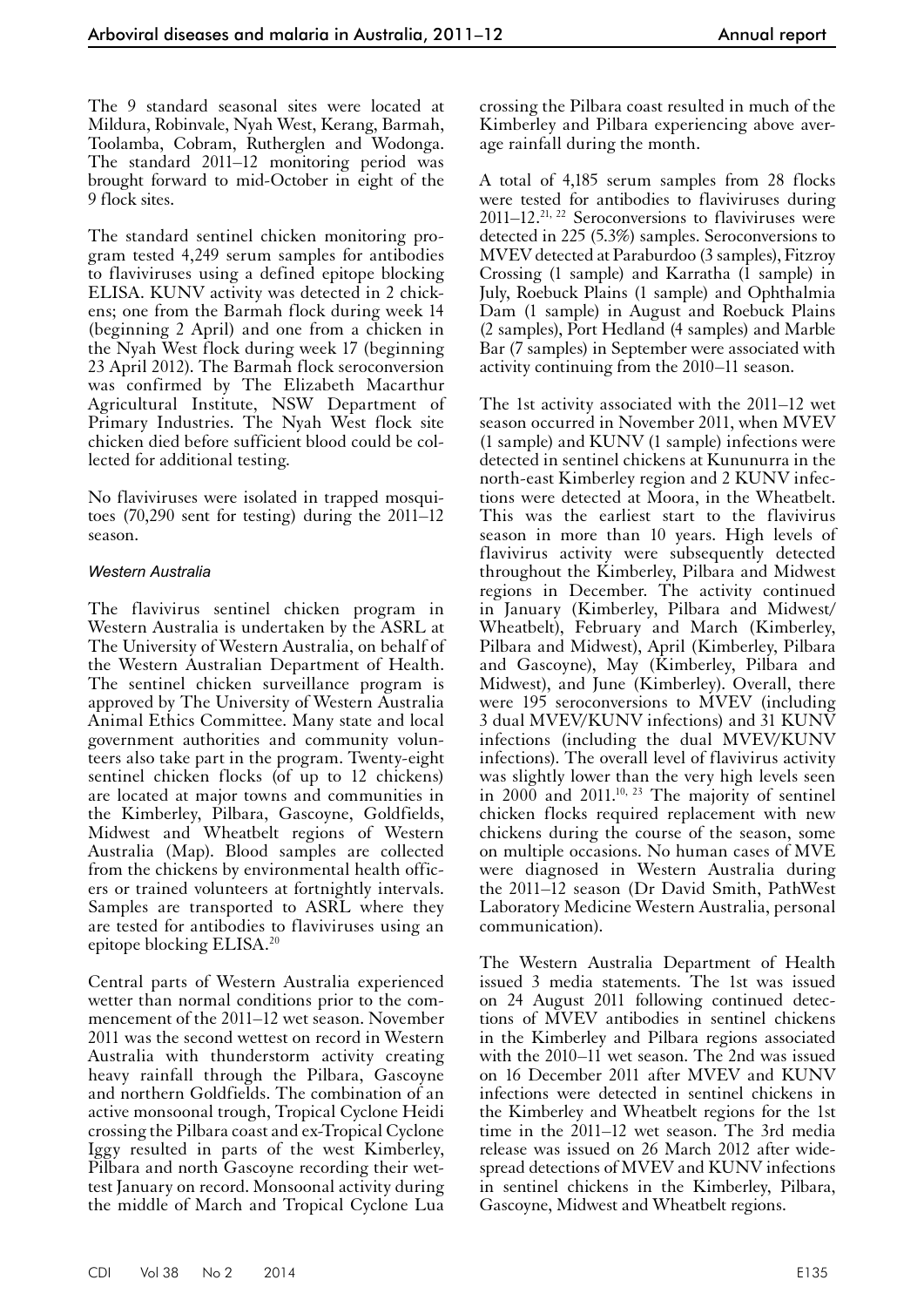### *Tasmania*

No viruses were isolated in 2011–12 from mosquitoes trapped during ad hoc collections undertaken in the Sorrell Council region.

### **Arbovirus infection (NEC)**

This disease category enables the capture and epidemiological analysis of emerging infections within this very broad disease group. Emerging diseases are then made nationally notifiable. An unspecified category is particularly important for the flaviruses, because it is recognised that some infections cannot be attributed to a single flavivirus.

There were 14 notifications of arbovirus NEC in 2011–12, similar to the 5-year average of 13 cases (range 4–22 cases). Half of these notifications relate to infections that were known to have been acquired overseas (n=7). In 2011–12, 5 notifications were for an unspecified arbovirus, 6 notifications were for an unspecified flavivirus, with the remainder due to the flaviviruses Kokobera  $(n=2)$ and Alfuy (n=1).

The largest number of notifications were from Queensland (n=7) and Victoria (n=6). In Queensland, an extensive panel of flaviviruses is used for testing, and flaviviruses may be more prevalent particularly in the north of the state, so patients may be more likely to be exposed to more than 1 flavivirus, and these 2 factors could increase the probability of cross-reacting anti- bodies (Dr Sonya Bennett, Queensland Health, personal communication) resulting in more noti- fications of arbovirus NEC.

## **Malaria**

Malaria is a serious acute febrile illness that is nor- mally transmitted from person to person through the bite of an infected mosquito of the genus *Anopheles*. It is caused by a protozoan parasite in the genus *Plasmodium* that includes 5 species that infect humans – *Plasmodium vivax*, *Plasmodium falciparum*, *Plasmodium malariae*, *Plasmodium ovale* and *Plasmodium knowlesi.*24,25

There were 355 notifications of malaria during the season 2011–12 (Table 1), a 30.9% decrease compared with the mean of 514 notifications during the past 5 years and, consistent with the steady decline in the number of notifications since the 2004–05 season. Most infections were known to have been acquired overseas (88%, n=314), while the place of acquisition for the remainder was reported as unknown or not stated, but none were known to have been locally-acquired.

Malaria was most frequently reported amongst people aged 20–29 years, with 99 notified cases (Figure  $\overline{9}$ ). Similar to previous years, the majority of cases were male (69.3%, n=246), and males predominated in every age group. Cases were from all jurisdictions.

The infecting species was reported for 97.7% of notifications during the season 2011–12. *P. falciparum* and *P. vivax* were the predominant infecting species (Table 5). In 2011–12, no cases were infected with *P. knowlesi*.

Complete information about the country of acquisition was available for  $87.0\%$  (n=309) of malaria cases. Papua New Guinea was the most frequently reported place of acquisition for cases with a country of acquisition specified (21.7%, 67/309), followed by India (11.7%, 36/309) (Figure 10).

*P. vivax* infections were commonly associated with travel to Asia or Pacific nations (96%, 106/110). *P. falciparum* infections were frequently associ-





Sex was not available for 1 case, and this case is not included here.

## **Table 5: Cases of malaria, Australia, 2011–12, by Plasmodium species**

| <b>Malaria species</b>                   | <b>Number of</b><br>cases | $%$ of all<br>cases |
|------------------------------------------|---------------------------|---------------------|
| Plasmodium falciparum                    | 206                       | 58.0                |
| Plasmodium vivax                         | 123                       | 34.6                |
| Plasmodium ovale                         | 9                         | 2.5                 |
| Plasmodium malariae                      | 6                         | 1.7                 |
| Plasmodium falciparum<br>and P. malariae | 3                         | 0.8                 |
| Plasmodium spp.                          | 8                         | 2.3                 |
| Total                                    | 355                       | 100.0               |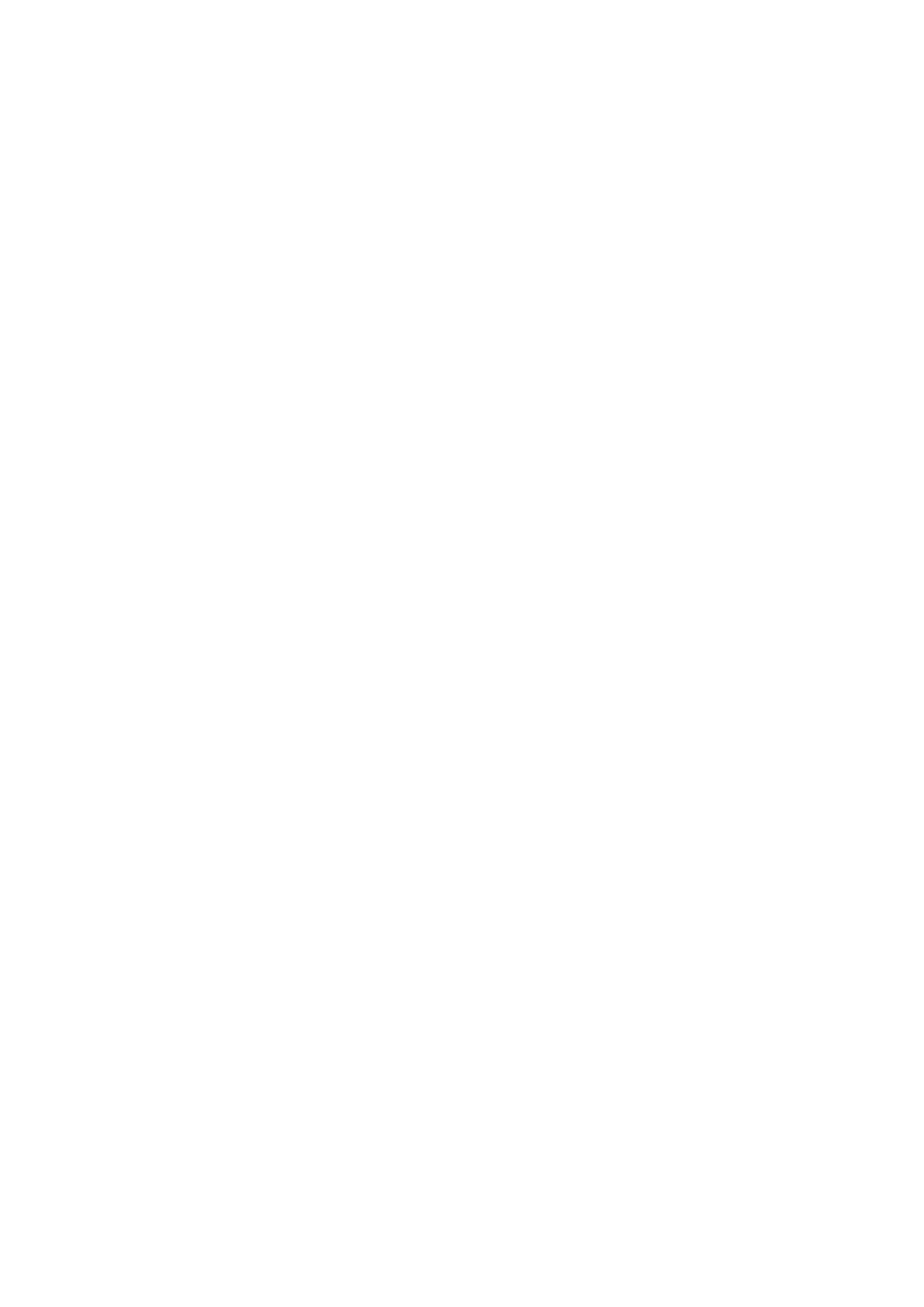vector monitoring continue to be an important part of the early warning system for arboviruses in Australia.

The number of dengue notifications was notably increased compared with historical totals; there were 1.7 times as many dengue cases during the 2011–12 season as during the previous 5 years, due to an increase in the number of overseas-acquired cases. For all other diseases, notification counts and rates were similar to or below the 5-year means.

The number and proportion of dengue cases that were overseas acquired has increased in recent years, and for cases acquired in Indonesia, (which comprises most of the increase), the increase in the frequency of travel by Australians to Indonesia does not completely explain this increase.27 Viraemic returning travellers (or visitors from overseas) present a risk of starting a local outbreak in North Queensland, and travellers should minimise the risk of infection by avoiding being bitten by mosquitoes through the use of personal prevention measures. Travellers are encouraged to consider the information available on the Smartraveller travel health website and to seek a doctor's advice prior to travel.<sup>28</sup>

The risk of dengue becoming endemic in North Queensland following an imported case remains a major concern. Public health authorities conduct extensive control efforts in partnership with residents in order to control the outbreaks that occur every season. The most recent large out-<br>break of dengue in Australia was in the 2008–09 season, when there was an outbreak of DENV3 in Cairns that lasted for 31 weeks, with 915 cases.<sup>29</sup> Subsequent to this reporting period (in 2012–13 and 2013–14) there have been significant out- breaks, but each comprised less than 150 notified cases. The Queensland Dengue Management Plan  $2010-15^{13}$  outlines current best practice in dengue management for the 4 levels of dengue activity; ongoing prevention, response to sporadic cases, outbreak response, and multiple outbreaks.

During the 2011–12 season, there were a small number of imported cases of CHIKV in Australia, but no local transmission. Health authorities are alert to any changes in the number of notified cases in Australia and in the region, and to the possibility of local transmission, particularly in North Queensland where competent mosquito vectors occur in suitable environments near susceptible populations.30 While *Ae. aegypti* and *Ae. albopictus* are the principal vectors for CHIKV, laboratory studies suggest the possibility of spread by some Australian mosquito species.<sup>31</sup> CHIKV transmission in Australia would have significant population health implications.

The national surveillance case definitions for RRV, BFV and CHIKV require laboratory definitive evidence. One option for laboratory definitive evidence is virus-specific IgM alone, in the absence of IgM to other alphaviruses. These case definitions may introduce the possibility of false positive diagnoses, where the pre-test probability of infection is low (i.e. where the infection is rare, such as RRV or BFV in metropolitan areas). This has been particularly recognised as a problem for BFV notifications in recent years, and the laboratory case definition (on which the surveillance case definition is based) is currently under review by the Public Health Laboratory Network (PHLN). In Victoria, BFV diagnoses by IgM alone, but without a compatible exposure history (such as metropolitan Melbourne cases who have not travelled to rural areas) are followed up, and a 2nd blood sample is requested from patients to demonstrate seroconversion (Rebecca Feldman, Victorian Department of Health, personal communication). Consequently, an epidemic of false positive BFV from October 2012 in a number of Australian states was not observed in Victoria.

Since 2005, *Ae. albopictus* has become established on the majority of islands in the Torres Strait. The risk of dengue transmission in central and southern Queensland and other jurisdictions would be substantially increased if this vector became established on the mainland, and control efforts through the Torres Strait *Ae. albopictus* Elimination and Control Program are vital to prevent incursions to the mainland. In mid-2011, small populations of *Ae. albopictus* continued to persist on Horn Island despite control efforts, however since that time, the program has been demonstrably successful at reducing *Ae. albopictus* numbers in the *cordon sanitaire* to levels where eradication is now a real possibility. The 60-fold decline in the number of adult *Ae. albopictus* on the 2 islands following intensive intervention, and a 10-fold decline in the Breteaux index demonstrates this impact.

In response to the MVEV outbreak between March and May 2011, the AHPPC requested that NAMAC prepare a framework for the surveillance, prevention and control of MVEV in Australia, emphasising a One-Health approach, along with guidance for public health units as part of CDNA Series of National Guidelines (SoNGs). The SoNGs document and the Framework were endorsed by AHPPC on 14 November 2013.

The limitations of surveillance data used in this report are referred to in detailed notes on the interpretation of NNDSS, which is available in the 2011 NNDSS annual report.<sup>1</sup> A specific limitation of the data used in this report relates to the virological testing, which is required to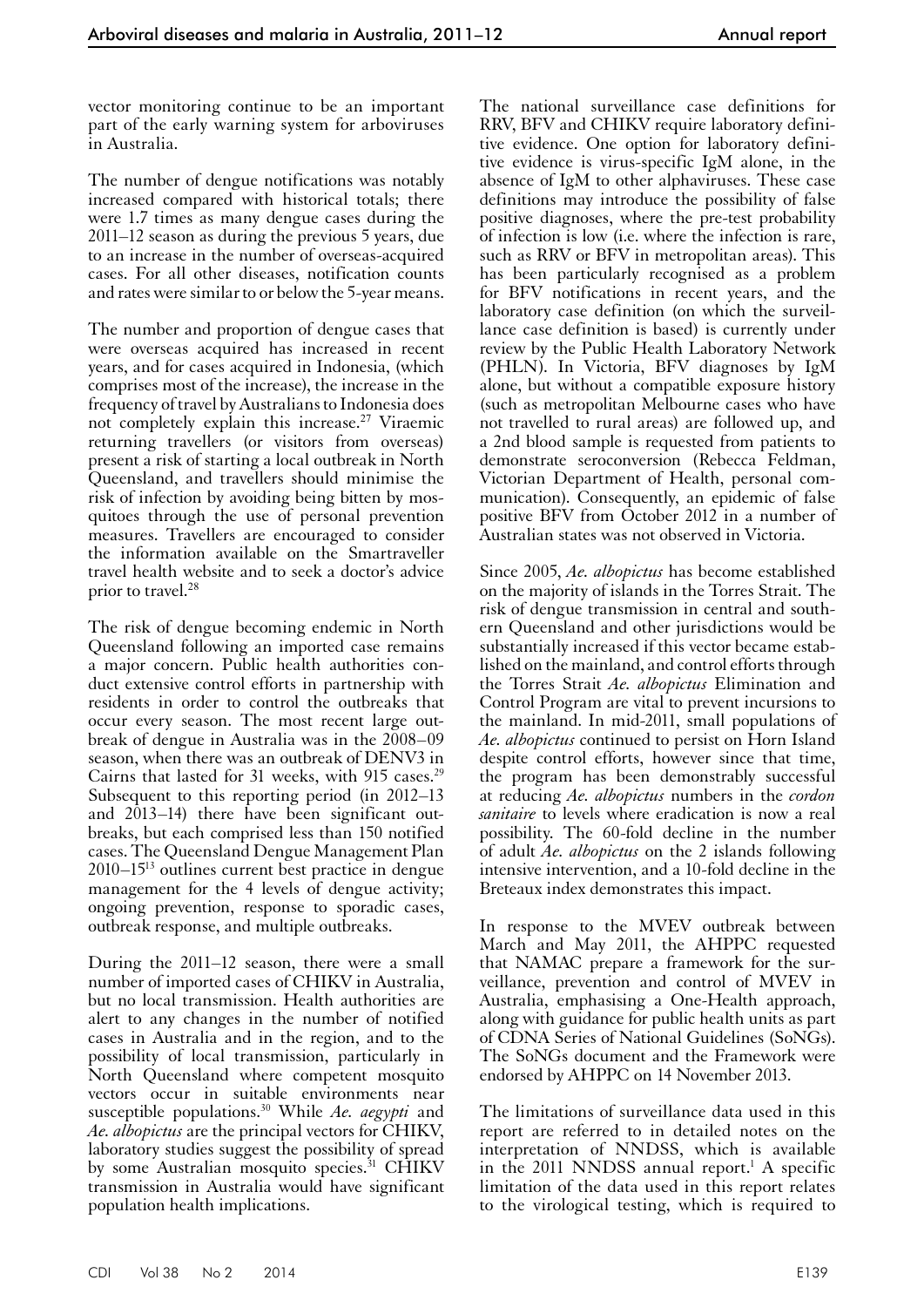distinguish alphavirus disease from other causes of arthritis. The alphavirus infections notified to NNDSS each season are based on laboratory definitive evidence only and assumes a clinically compatible illness. A case can still be notified when clinical illness may not be consistent with the diagnosis of alphavirus infection. From 1 January 2013, revised case definitions for RRV and BFV were implemented, whereby an IgMonly diagnosis for one of these was required to be in the absence of IgM to the other. However, there remains the issue of whether IgM only is an appropriate diagnostic method for these viruses. At the time of writing, the laboratory case definition for BFV was under review by the PHLN. Another limitation on the findings of this report relates to place of acquisition of infection for infections that are commonly acquired overseas, in terms of completeness and consistency of coding. Information on place of acquisition is particularly important for the arboviruses that do not commonly occur in Australia, because it facilitates the monitoring of increased importations from particular areas, and allows the detection of any local transmission. The National Surveillance Committee is currently undertaking a project to standardise coding of place of acquisition between jurisdictions.

Continued vigilance and the involvement of all relevant sectors enable the rapid detection of and early response to the threat of arboviral disease and malaria in Australia. The expert advice provided by NAMAC to AHPPC, CDNA and health departments has a vital role in mitigating mosquito-borne disease threats. Into the future, NAMAC strives for a reduction in the number of arbovirus cases in Australia, a strengthened disease prediction capacity to allow planning for response, and to retain, build and disseminate expertise and knowledge pertaining to mosquito-borne diseases.

# **Arbovirus research laboratories in Australia**

### **Commonwealth Scientific and Industrial Research Organisation**

CSIRO Australian Animal Health Laboratory Private Bag 24 (5 Portarlington Road) GEELONG VIC 3220 Telephone: +61 3 5227 5000

## **New South Wales**

Institute of Clinical Pathology and Medical Research, Pathology West Westmead Hospital Locked Bag 9001 WESTMEAD NSW 2145 Telephone: +61 2 9845 6255

## **Northern Territory**

Northern Territory Department of Primary Industries and Fisheries Makagon Road BERIMAH NT 0828 Telephone: +61 8 8999 9251

## **Queensland**

Queensland Health Forensic and Scientific Services 39 Kessells Road Coopers Plains PO Box 594 ARCHERFIELD QLD 4108 Telephone: +61 7 3274 9151

## **Victoria**

Victorian Infectious Diseases Reference Laboratory (Human) 792 Elizabeth Street MELBOURNE VIC 3000 Telephone: (03) 9342 9600

Victorian Department of Primary Industries Attwood Centre 475 Mickleham Road ATWOOD VIC 3049 Telephone: +61 3 9217 4200

## **Western Australia**

PathWest Laboratory Medicine WA Division of Microbiology and Infectious Diseases (Human) Hospital Avenue NEDLANDS WA 6009 Telephone: +61 8 9346 3122

Arbovirus Surveillance and Research Laboratory Discipline of Microbiology and Immunology (animal/vector) School of Pathology and Laboratory Medicine The University of Western Australia 35 Stirling Highway CRAWLEY WA 6009 Telephone: +61 8 9346 2212

## **Acknowledgements**

NAMAC members are (in alphabetical order): Bart Currie, Peter Daniels, Stephen Doggett, Debra El Saadi, Rebecca Feldman, Jenny Firman, Katrina Knope, Ann Koehler, Rogan Lee, Mike Lindsay, John Mackenzie, Mike Muller, Scott Ritchie, Mike Muller, Angus Sly, David Smith, Peter Whelan, Craig Williams. Jennifer Wall and Phil Wright (Secretariat).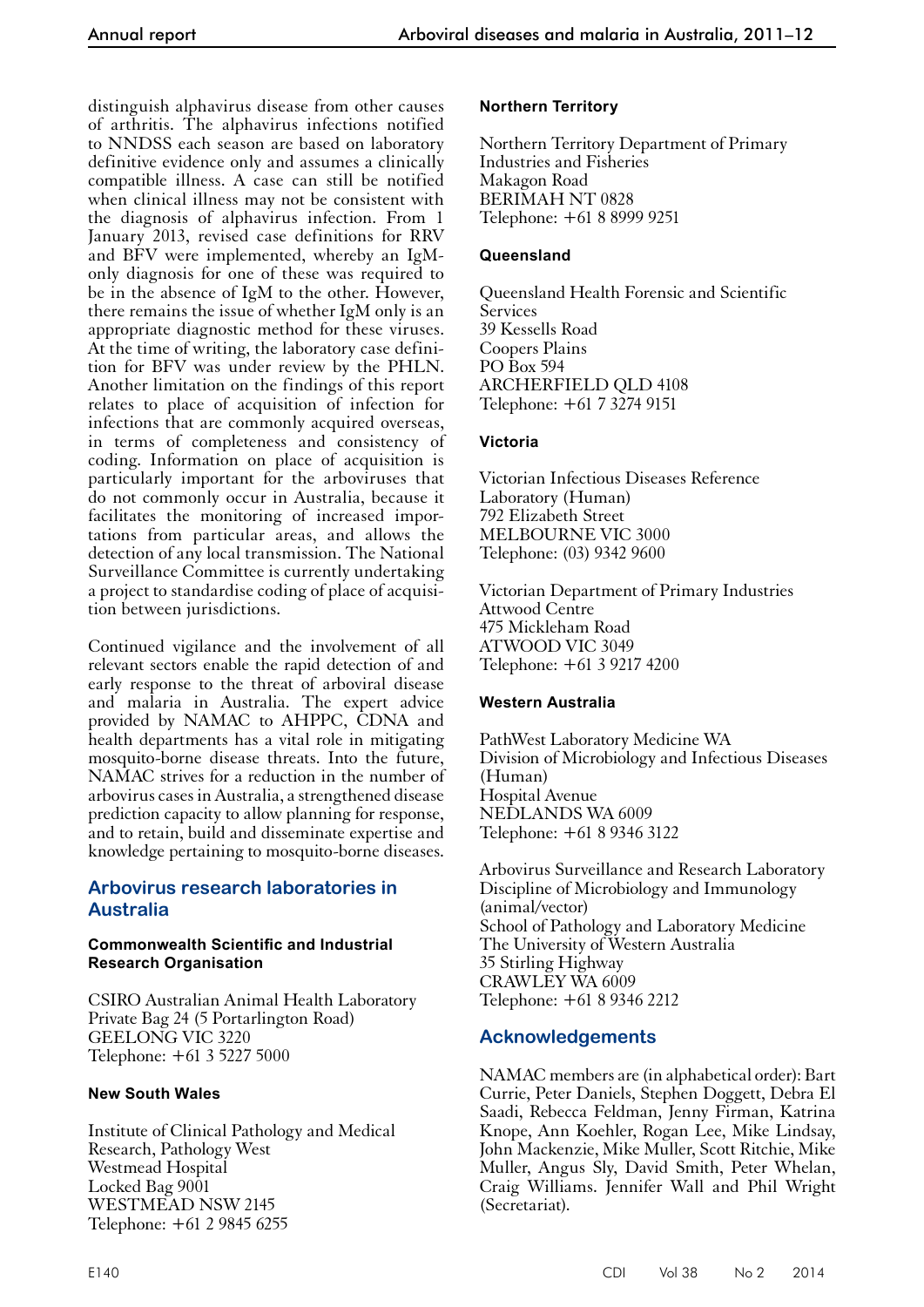The data on which this report is based is the work of many people. We thank public health laboratories, State and territory communicable disease control units and public health units and staff in state and territory arbovirus surveillance and monitoring programs. We thank Dr Stacey Lynch from the Victorian Department of Environment and Primary Industries.

#### **Author details**

Katrina E Knope<sup>1</sup> Stephen L Doggett<sup>2</sup> Nina Kurucz<sup>3</sup> Cheryl A Johansen<sup>4</sup> Jay Nicholson<sup>4</sup> Rebecca Feldman<sup>5</sup> Angus Sly<sup>7</sup> Michaela Hobby<sup>8</sup> Debra El Saadi9 Mike Muller<sup>10</sup> Cassie C Jansen<sup>11</sup> Odwell M Muzari<sup>12</sup>

The National Arbovirus and Malaria Advisory Committee (see acknowledgement).

- 1. Zoonoses, Foodborne and Emerging Infectious Diseases Section, Health Emergency Management Branch, Office of Health Protection, Department of Health, Canberra, Australian Capital Territory
- Department of Medical Entomology, Pathology West, Institute for Clinical Pathology and Medical Research, Westmead Hospital, Westmead, New South Wales
- Medical Entomology, Centre for Disease Control, Health Protection Division, Northern Territory Department of Health, Royal Darwin Hospital, Casuarina, Northern **Territory**
- 4. Division of Microbiology and Infectious Diseases, PathWest QEII Medical Centre, School of Pathology and Laboratory Medicine, Faculty of Medicine, Dentistry and Health Sciences, University of Western Australia, Nedlands, Western Australia
- 5. Arbovirus Surveillance and Research Laboratory, School of Pathology and Laboratory Medicine, Faculty of Medicine, Dentistry and Health Sciences, University of Western Australia, Nedlands, Western Australia
- 6. Communicable Disease Prevention and Control, Department of Health, Melbourne, Victoria
- 7. Operational Science Program, Department of Agriculture, Border Compliance Division, Eagle Farm, Queensland
- 8. Health Protection, Public Health, South Australian Department of Health, Adelaide, South Australia
- 9. Communicable Diseases Unit, Queensland Health, Herston, Queensland
- 10. Medical Entomologist, Brisbane City Council, Fortitude Valley, Queensland
- 11. Medical Entomologist, Metro North Hospital and Health Service, Windsor, Queensland
- 12. Medical Entomologist, Cairns Hospital and Health Service, Cairns, Queensland

Corresponding author: Ms Katrina Knope, Zoonoses, Foodborne and Emerging Infectious Diseases Section, Health Emergency Management Branch, Office of Health Protection, Australian Government Department of Health, MDP 14, GPO Box 9848, CANBERRA ACT 2601. Telephone: +61 2 6289 2751. Email: Katrina.Knope@health.gov.au

#### **References**

- 1. NNDSS Annual Report Writing Group. Australia's notifiable disease status, 2011: annual report of the National Notifiable Diseases Surveillance System*. Commun Dis Intell* 2013;37(4):E313-E393.
- 2. Australian Bureau of Statistics. 3101.0 Australian Demographic Statistics, June 2012. In. Canberra: Australian Bureau of Statistics; 2012.
- 3. Forbes JA. Murray Valley encephalitis 1974. also The epidemic variance since 1914 and predisposing rainfall patterns. Sydney; 1978.
- 4. Nicholls N. A method for predicting Murray Valley encephalitis in south-east Australia using the Southern Oscillation. *Aust J Exp Bioi Mod Sci* 1986;64:587-594.
- 5. Russell RC, Dwyer DE. Arboviruses associated with human disease in Australia*. Microbes Infect* 2000;2(14):1693-1704.
- 6. Mackenzie JS, Lindsay MD, Coelen RJ, Broom AK, Hall RA, Smith DW. Arboviruses causing human disease in the Australasian zoogeographic region*. Arch Virol* 1994;136(3-4):447-467.
- Parida MM, Santhosh SR, Dash PK, Lakshmana Rao PV. Rapid and real-time assays for detection and quantification of chikungunya virus*. Future Virol* 2008;3(2):179-192.
- 8. Harrington S, Lindsay M, Douglas A. *Christmas Island and Cocos (Keeling) Islands, Indian Ocean: Mosquito fauna and mosquito-borne disease risk assessment and management recommendations. Final report of investigations undertaken in 2007-08*: Public Health Division, Western Australian Department of Health; 2009.
- 9. Hall-Mendelin S, Ritchie SA, Johansen CA, Zborowski P, Cortis G, Dandridge S, et al. Exploiting mosquito sugar feeding to detect mosquito-borne pathogens*. Proc Natl Acad Sci U S A* 2010;107(25):11255-11259.
- 10. Knope K, Whelan P, Smith D, Johansen C, Moran R, Doggett S, et al. Arboviral diseases and malaria in Australia, 2010–11: annual report of the National Arbovirus and Malaria Advisory Committee*. Commun Dis Intell* 2013;37(1):E1–E20.
- 11. Australian Technical Advisory Group on Immunisation. *The Australian Immunisation Handbook* 10th edn. Canberra, Australia: Department of Health and Ageing; 2013.
- 12. Hanna JN, Ritchie SA, Richards AR, Humphreys JL, Montgomery BL, Ehlers GJ, et al. Dengue in north Queensland, 2005–2008*. Commun Dis Intell* 2009;33(2):198–203.
- 13. Queensland Health. *Queensland Dengue Management Plan 2010–2015, 2011*. Queensland: Queensland Health.
- 14. Hanna JN, Ritchie SA, Phillips DA, Lee JM, Hills SL, van den Hurk AF, et al. Japanese encephalitis in north Queensland, Australia, 1998*. Med J Aust* 1999;170(11):533–536.
- 15. Broom AK, Azuolas J, Hueston L, Mackenzie JS, Melville L, Smith DW, et al. Australian encephalitis: Sentinel Chicken Surveillance Programme*. Commun Dis Intell* 2001;25(3):157–160.
- 16. Broom AK. Sentinel Chicken Surveillance Program in Australia, July 2002 to June 2003*. Commun Dis Intell* 2003;27(3):367–369.